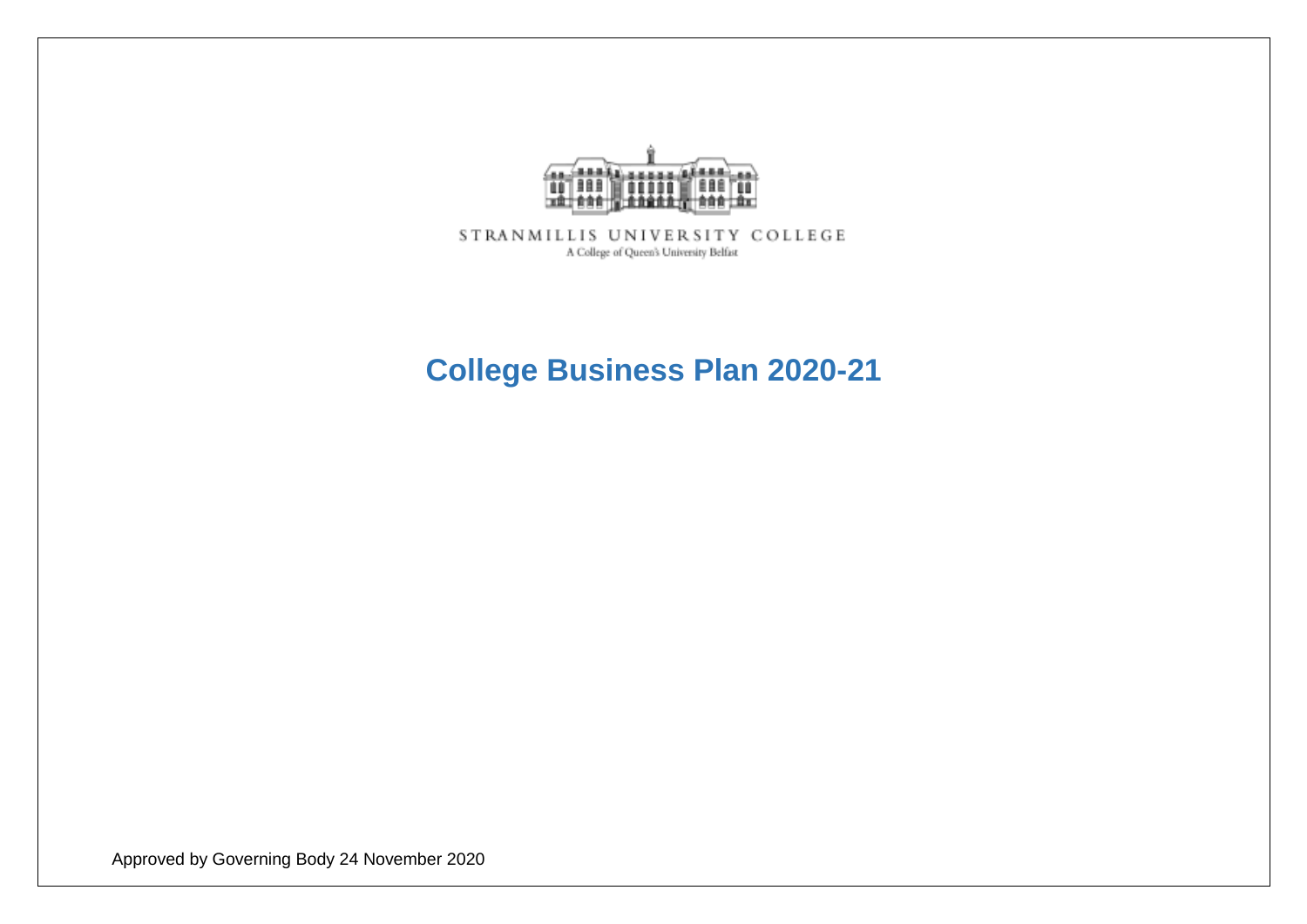#### **Introduction**

Since it was established as a non-denominational College for both men and women in 1922, the College's compelling Mission has been:

#### **"Transforming the lives of children, young people and communities, through excellence in teaching, scholarship and research.'**

This Mission can only be realised through a shared vision and a strong collaborative and partnership approach by all those involved in delivering the highest quality education system - public, private and voluntary sectors as well as government itself. It is only through this collective effort that, society can begin to tackle poverty, social exclusion and patterns of deprivation. Community engagement and building collaborative partnerships lie at the heart of the College's forward planning and are critical to its success.

## **The College's Vision and Values**

In line with the Draft Programme for Government, and to realise its Mission, the College recognises that all stakeholders need to work in partnership to:

- Improve the quality of education;
- Improve educational outcomes: and
- Reduce educational inequality.

The College's Vision is to be the **best specialist higher education institution in the field of teacher education and related professions; driving and leading innovative professional practice that will:**

- **Shape education**
- **Unlock potential**
- **•** Build better futures for all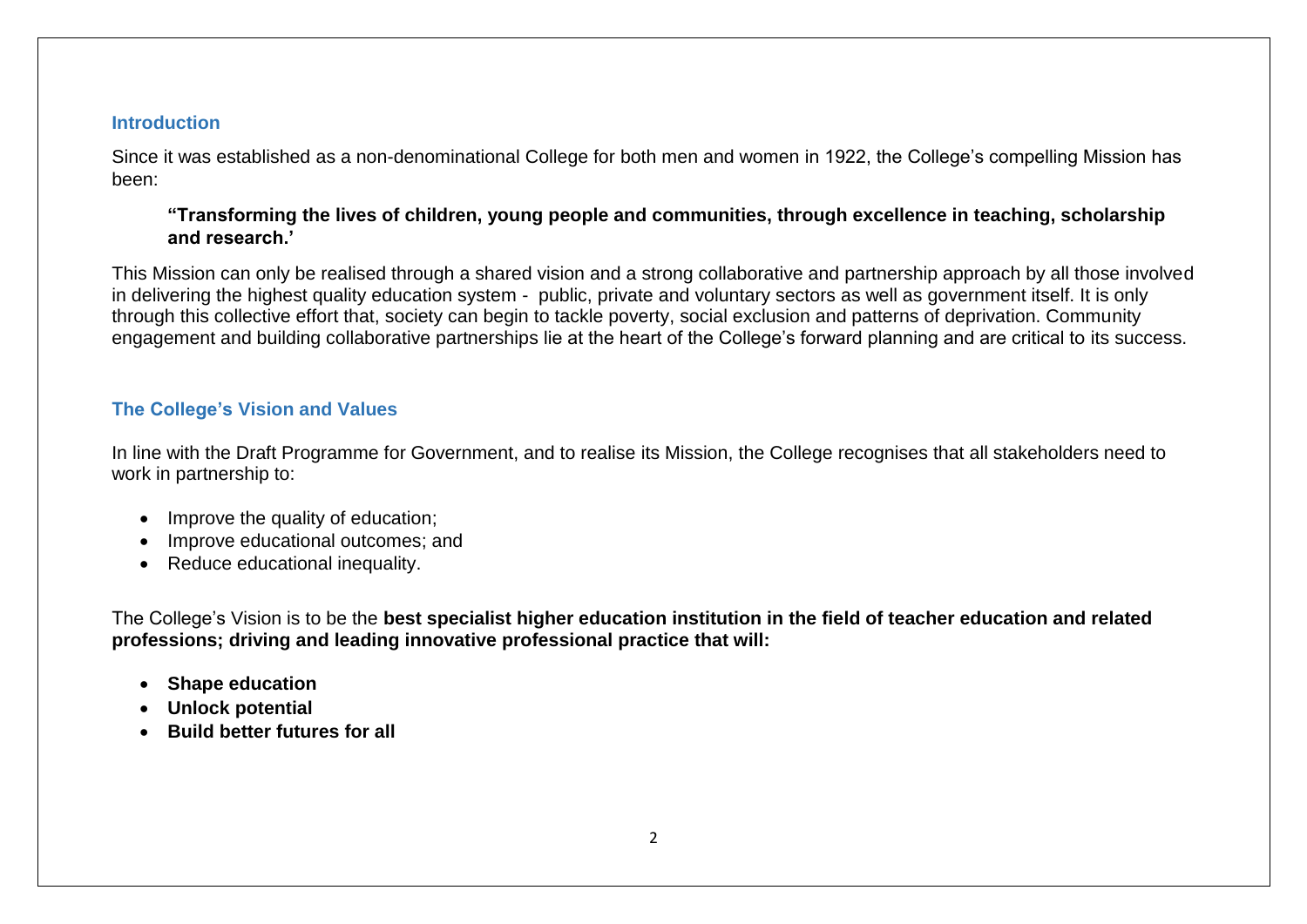The College's Core Values provide the foundation for the successful achievement of its Mission, Vision and the Strategic Objectives and provide consistency and a strong sense of common purpose.

The College:

- **is student-focused:** nurturing, developing and maximizing the potential of every student.
- **pursues excellence:** demonstrating leadership in teaching, scholarship, research and professional practice.
- **champions collaboration:** creating effective partnerships locally, nationally and internationally.
- **promotes social responsibility and respect:** listening to and working with colleagues and the wider College community.
- **promotes entrepreneurship:** delivering innovative programmes and projects, growing income generation and promoting good governance

A number of major strategic developments have helped shape the Corporate Plan 2018-2021 in particular the Draft Programme for Government; and the 'Learning Leaders - A Strategy for Teacher Professional Learning'. The seven strategic objectives set out by the Department for the Economy, the College's Sponsoring Department, have shaped have shaped the College's Strategic Objective, which are outlined below.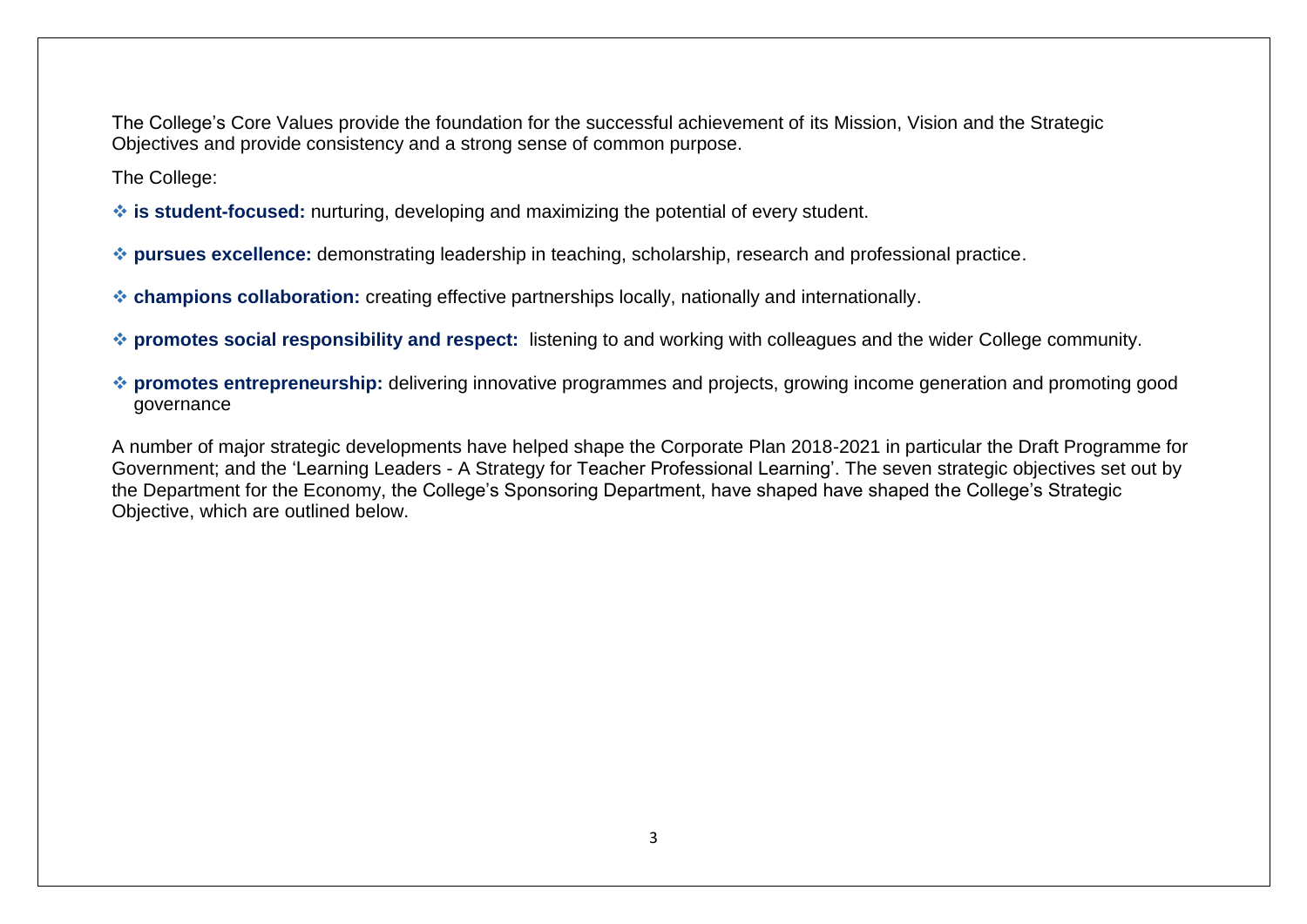## **Key Stranmillis University College Strategic Objectives**

- 1. Attract and retain high calibre students, including those currently underrepresented in Higher Education.
- 2. Deliver a transformational learning experience, which enhances education, skills and employability.
- 3. Create a vibrant scholarship and research culture.
- 4. Deliver an international strategy, which reflects the global perspective and enriches the student and staff experience.
- 5. Create a high quality teaching and learning environment which embraces the principles of sustainability, including the non-built environment,
- 6. Optimises the opportunities for developing income generation strategies, while also protecting consumers and workers.
- 7. Ensure the College has effective governance and efficiently manages its resources, staff and capital assets to ensure financial sustainability.

### **The Strategic Priorities for 2020-21**

The impact of the ongoing Coronavirus pandemic has shaped the targets and outcomes for the 2020-21 year. It is crucially important that during this period of turbulence and uncertainty the College remains focused on recruiting and retaining high calibre students and widening access to higher education. In meeting this challenge, it is essential to make effective use of new technology to conduct online interviews and deliver high qualities teaching and learning. The College will continue to develop and expand its portfolio of blended learning modules and courses.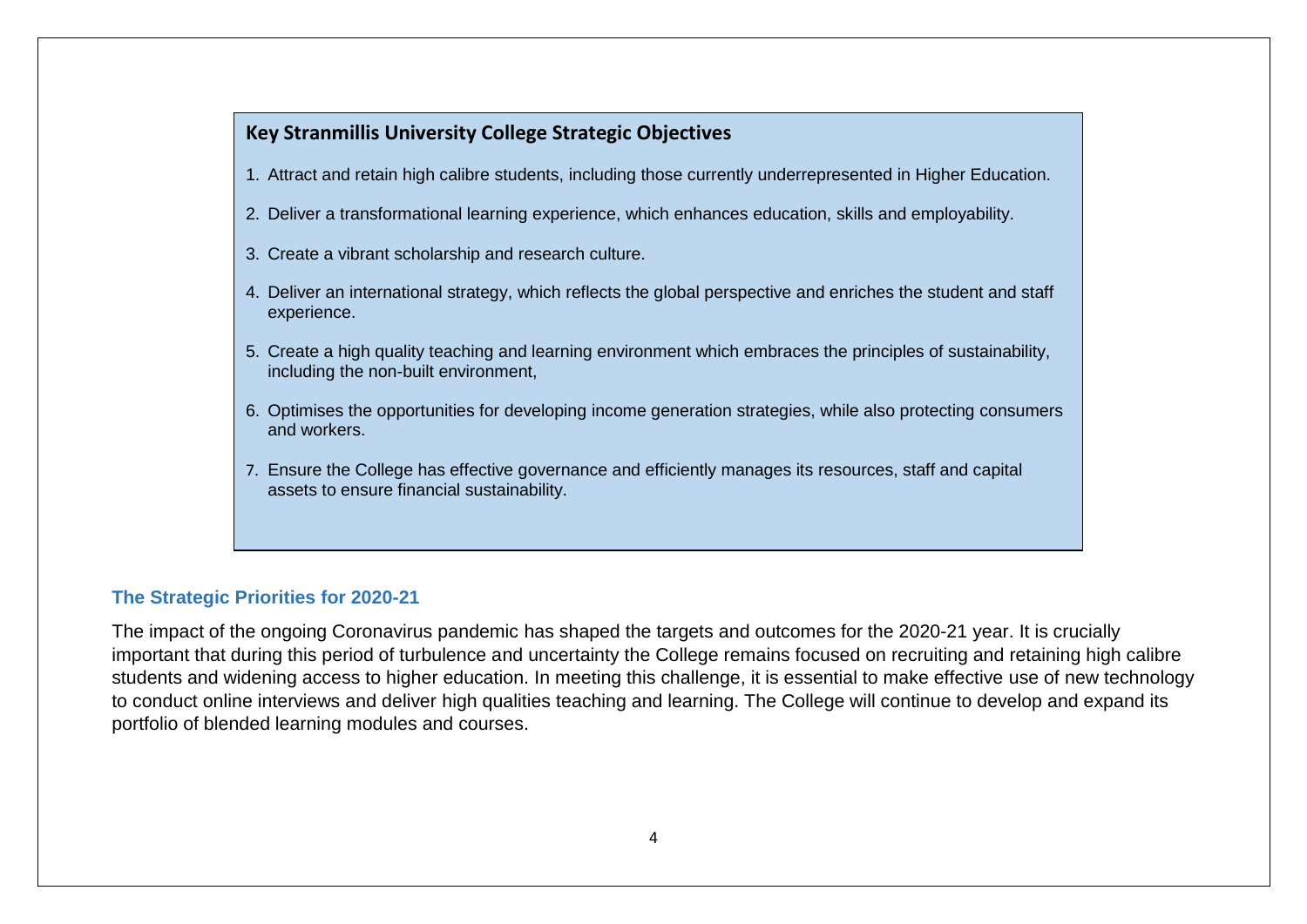Despite the current restrictions, the College is on target to make a successful REF 2021 submission. Attracting large amounts of research funding will remain difficult but the College is confident, that even with smaller grants, it can continue to progress the work of its Centre for Educational Underachievement. The pandemic has created an even greater need for this type of research.

A number of important strategic areas are likely to suffer a negative impact because of Covid-19 especially international mobilities and Hospitality, Accommodation & Conferencing Services. International mobilities for staff and students will be restricted for most of the academic year. While the College will offer modules through remote learning to international students, it is most likely that international students will not be studying on campus again until the 2021-22 academic year. The College will see a significant drop in its income generated from international students.

The Hospitality, Accommodation & Conferencing Services (HACS) Department plays a critical role in taking forward the College's income generation strategy and on average contributes at least £500,000 annually to the College budget. The continuing restrictions associated with Covid-19 will limit the College's capacity to generate income in the 2020-21 year. Halls occupancy and conferencing activity have been decimated by the pandemic. Consequently, the College is unlikely to achieve its income targets. The HACS Department will use this period of low activity to complete the refurbishment of Nendrum Hall and to review and rethink how it delivers its services post-pandemic.

The College will proactively take forward its Estates Strategy in 2020-21 by progressing a number of major capital projects. These projects are not only designed to create a high quality teaching and learning environment but embrace the principles of sustainability in line with the College's ambition to gain full Eco Campus status.

The pandemic has both challenged and transformed how we do things. A number of transformative processes, such as paperless transactions, have already been put in place. All areas of the College will be reviewed to determine how greater effectiveness and efficiency can be achieved.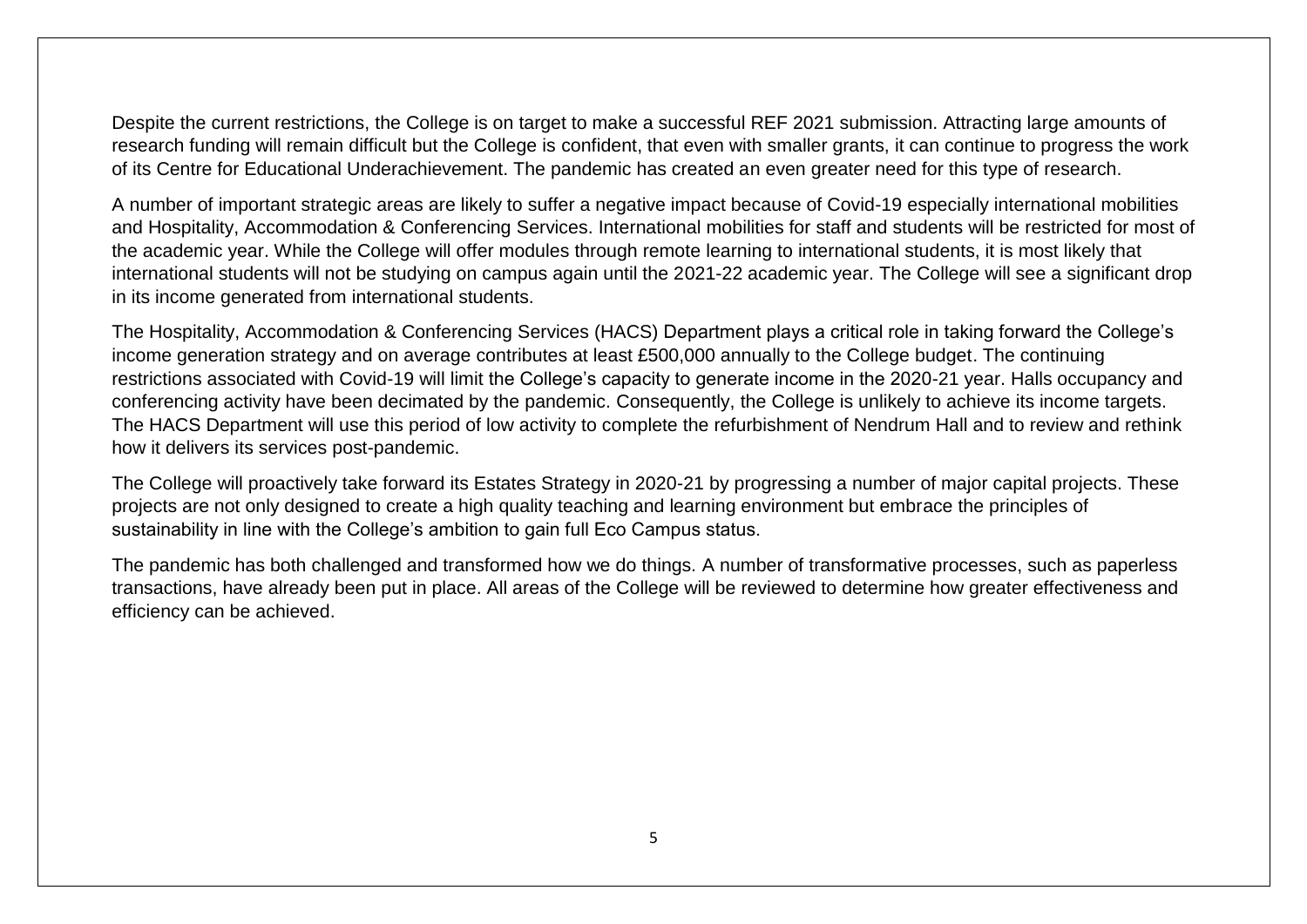

*Attract and retain high calibre students, including those currently underrepresented in Higher*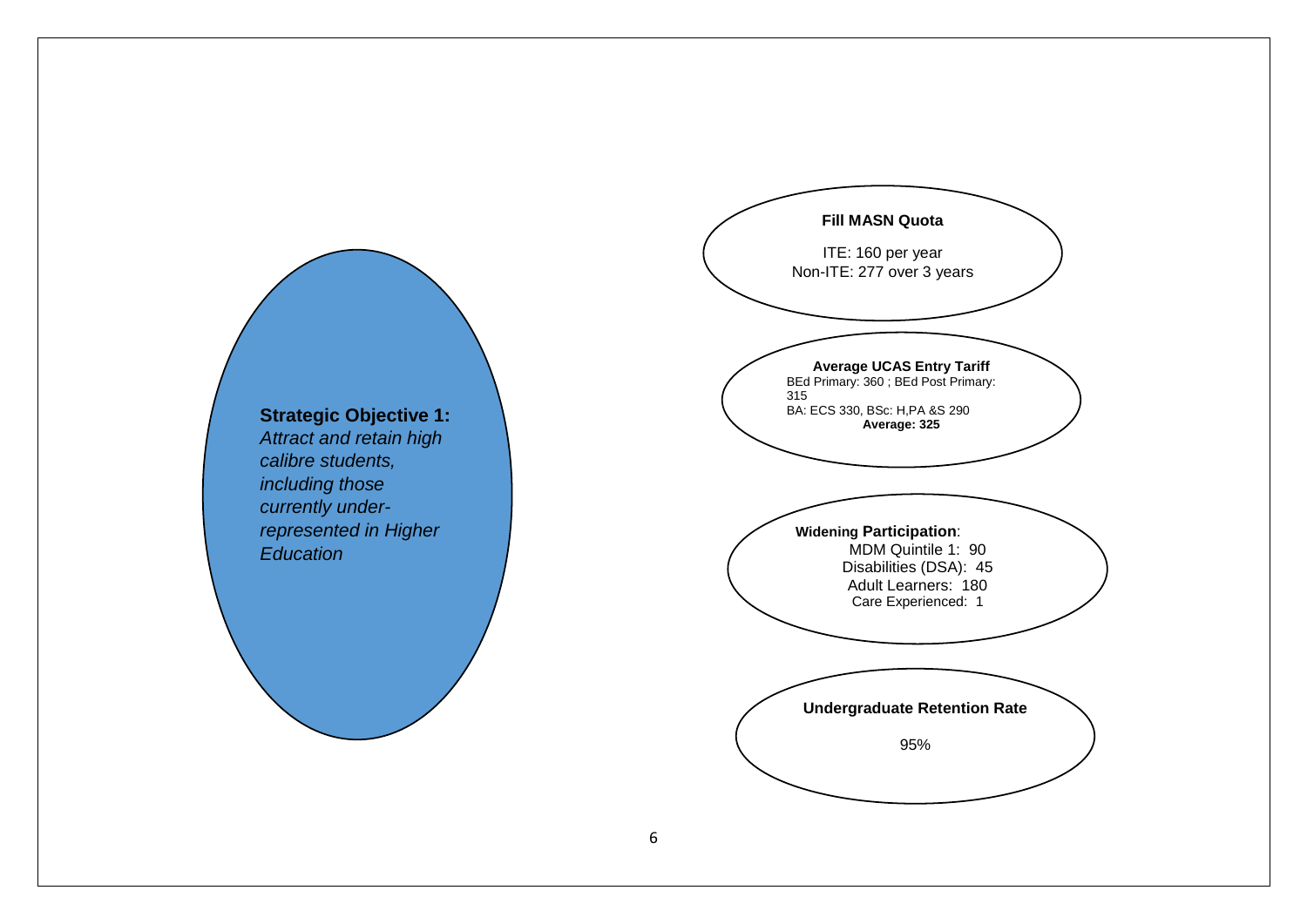

**Strategic Objective 2:** *Deliver a transformational learning experience which enhances education, skills and employability*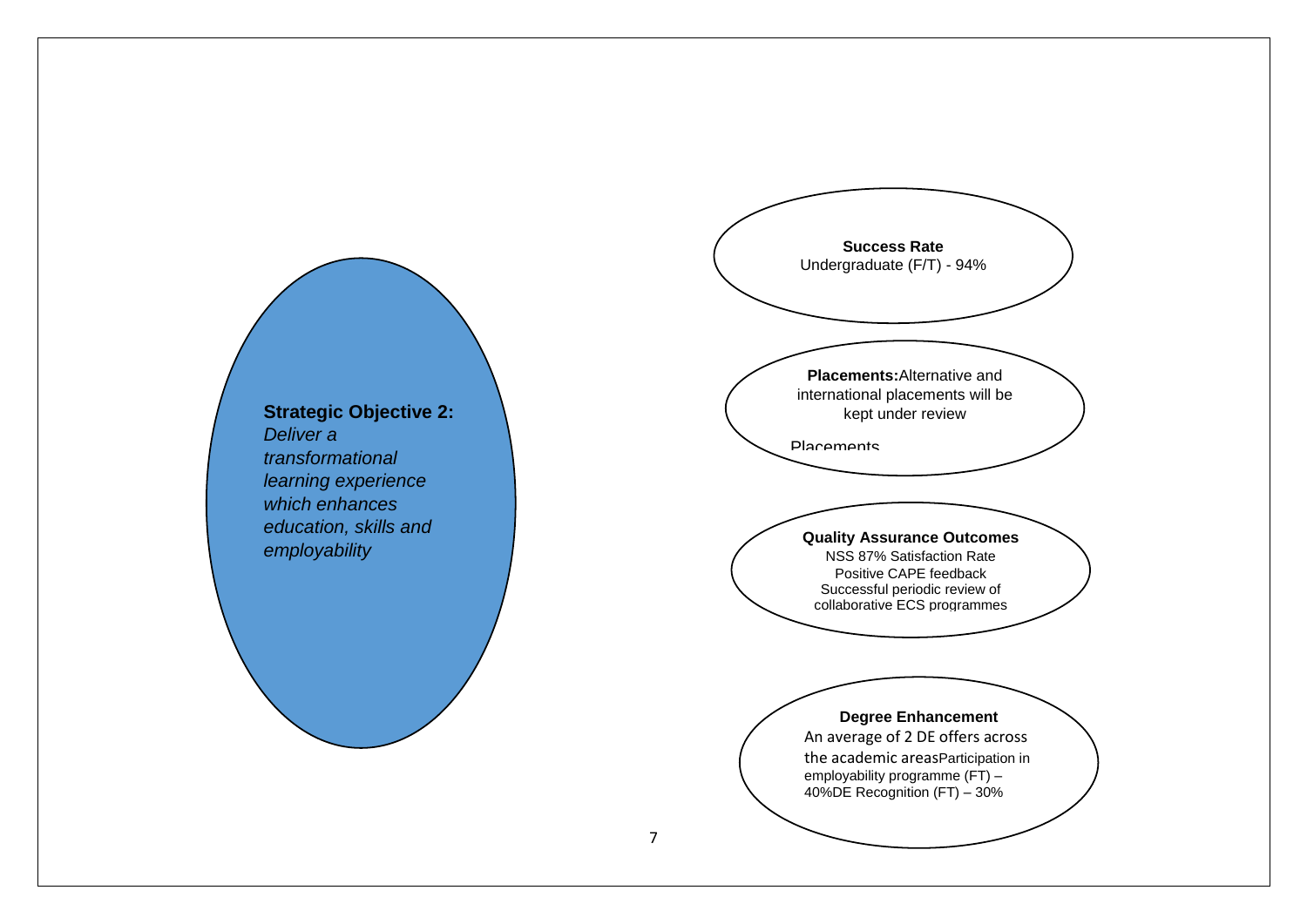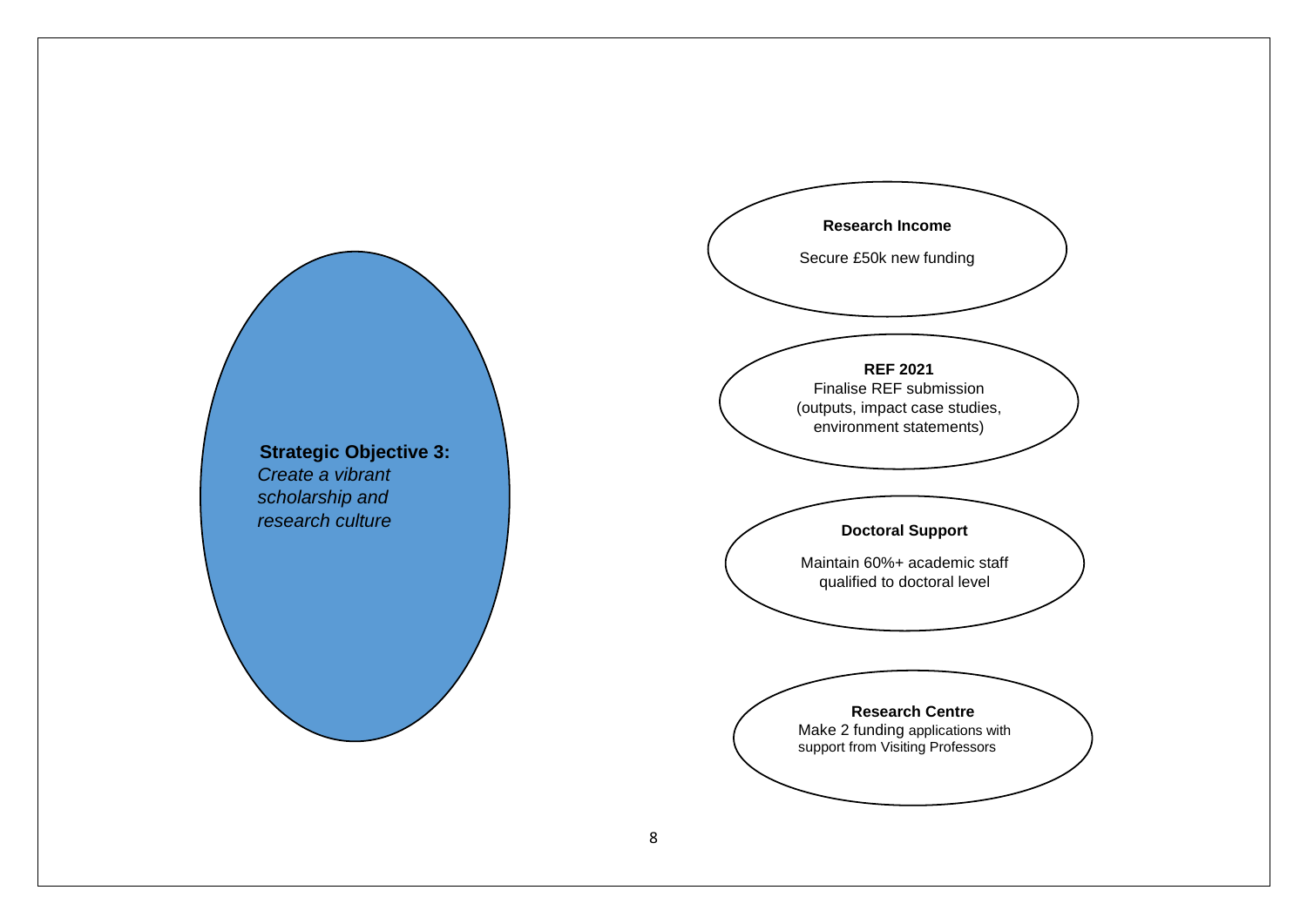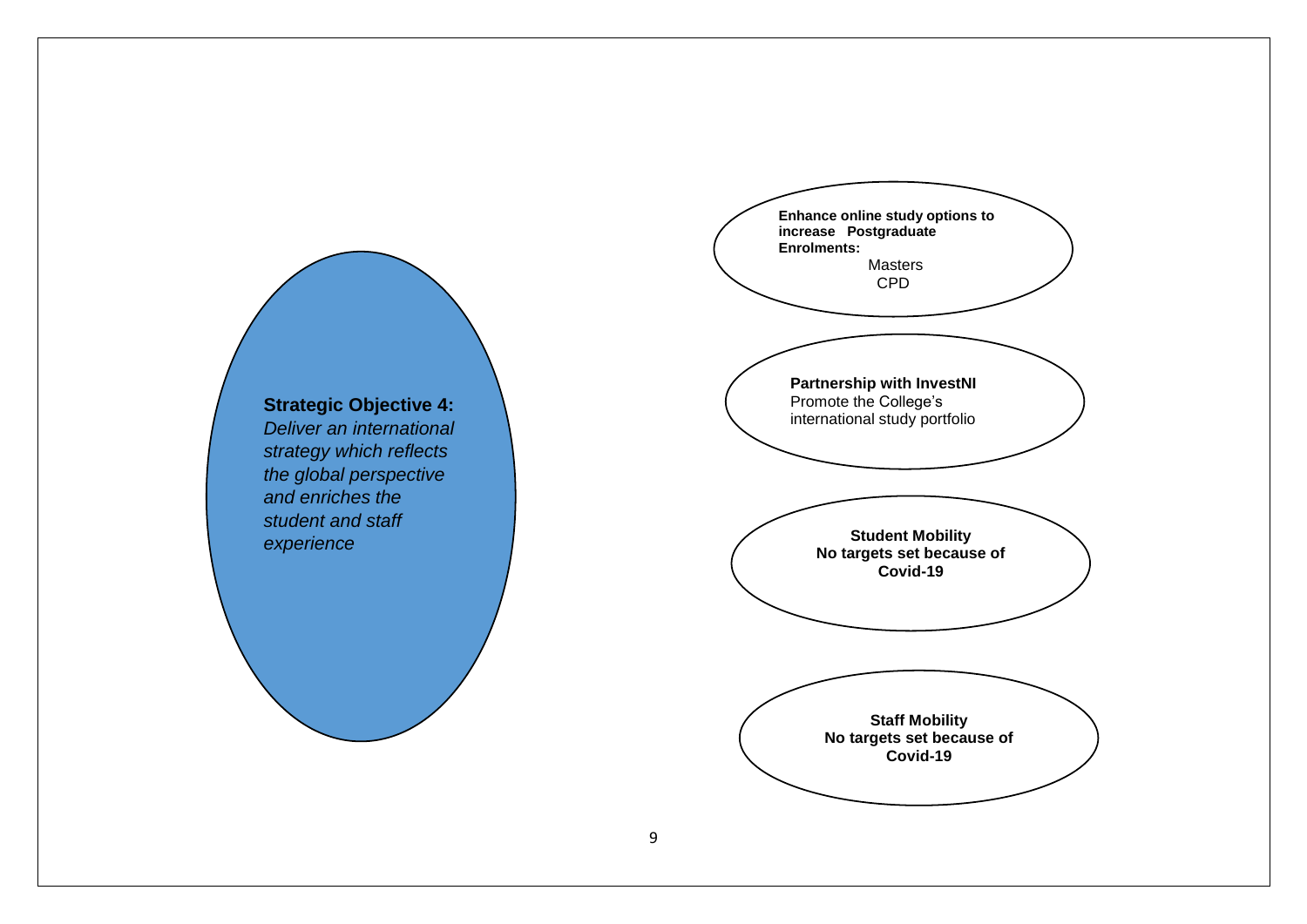

## **Strategic Objective 5:**

*Create a high quality teaching & learning environment, including the non-built environment, which embraces the principles of sustainability*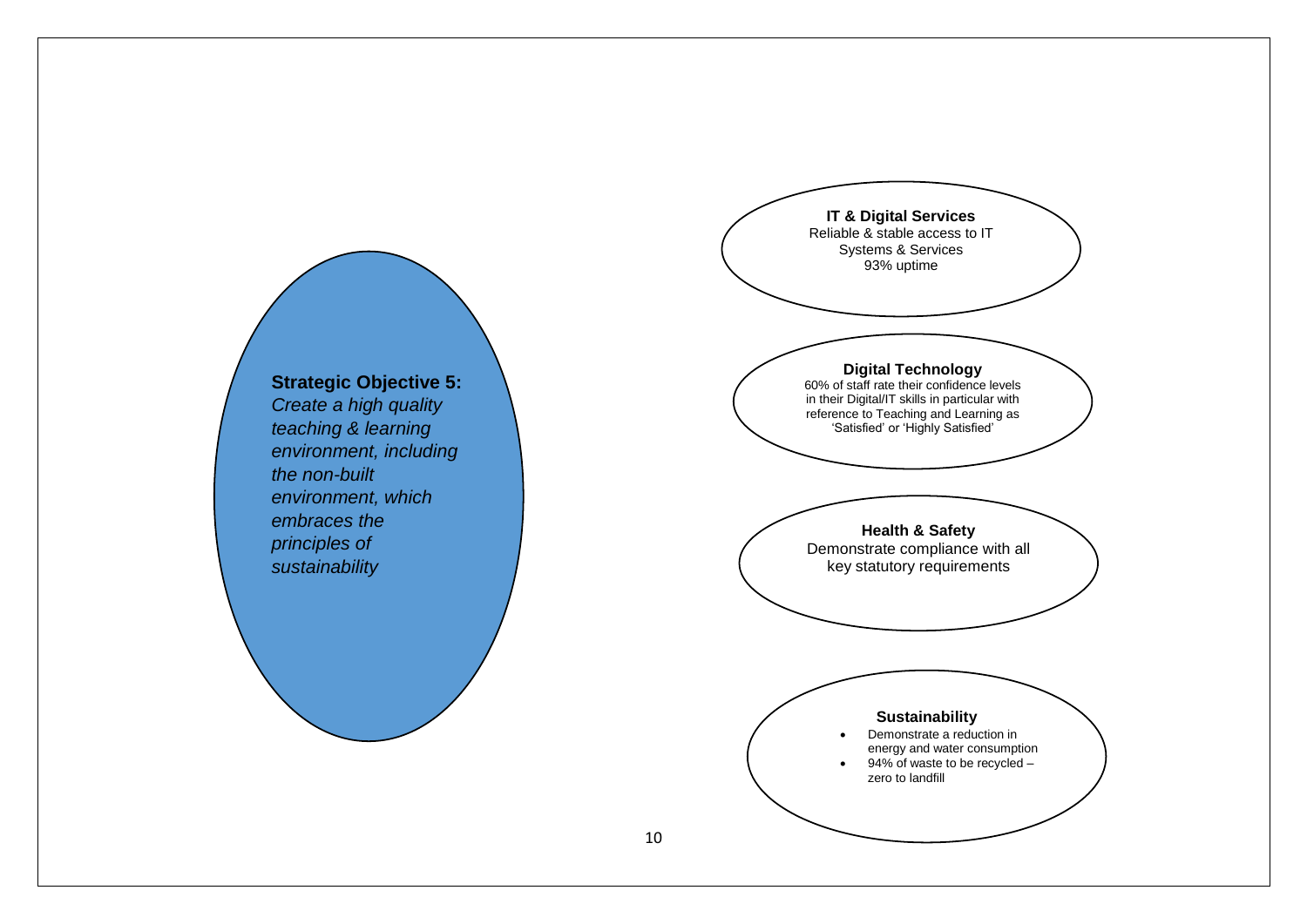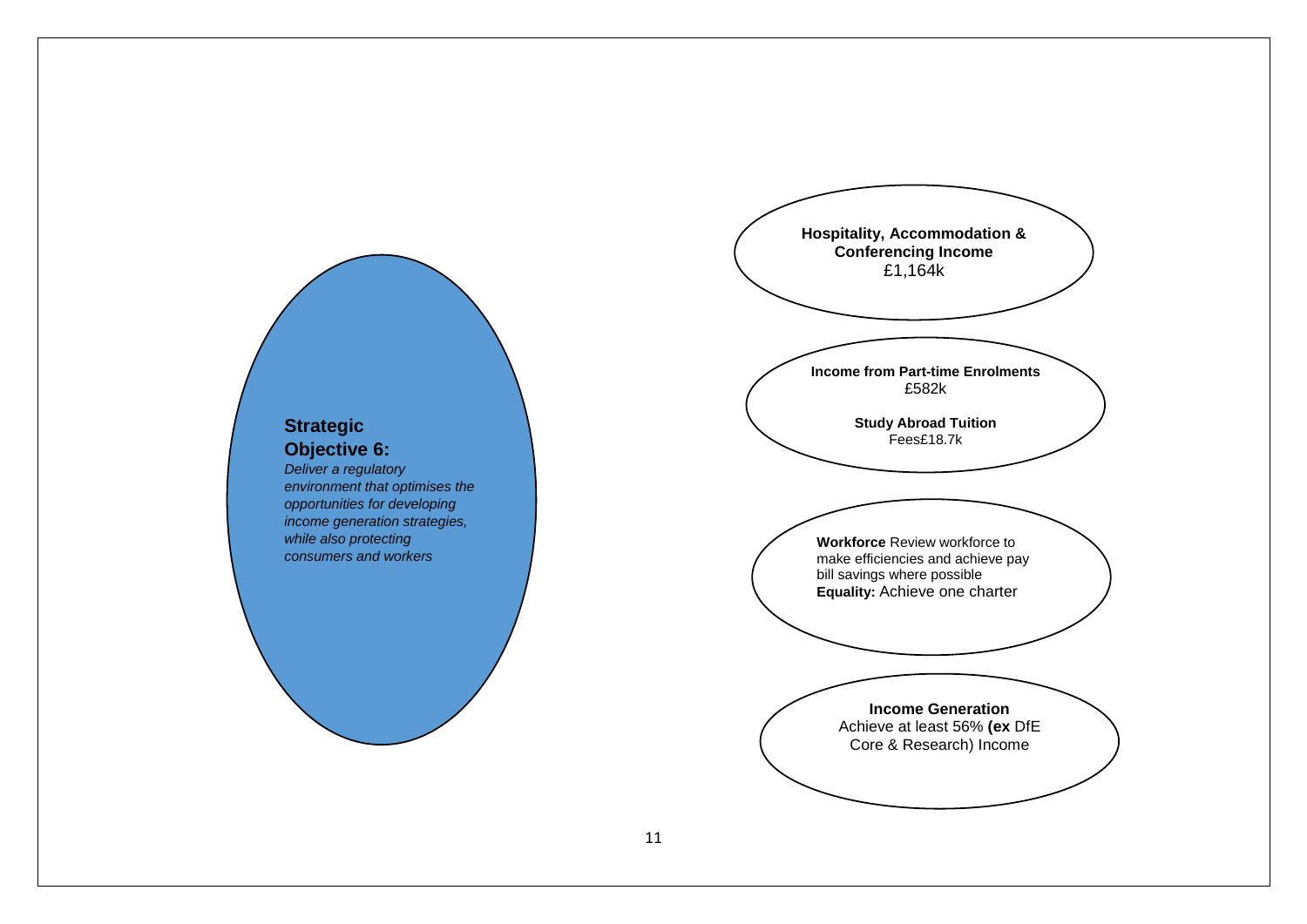**Financial Viability** 2020-21 budgeted deficit predicted. Additional DfE funding being sought. Demonstrate all efforts are being made to secure longterm viability through Annual Accounts

#### **Audit**

Achieve overall Satisfactory Assurance for 2020-21 from Internal Audit Reviews

#### **Annual Assurance**

Demonstrate Regulatory & Statutory Compliance through Annual Assurance Statements

# **Good Governance**

Demonstrate compliance with the HE Code of Governance through Annual Governance Statement

**Strategic Objective 7:** *Ensure the College has effective governance and manages its resources, both financial and staff*